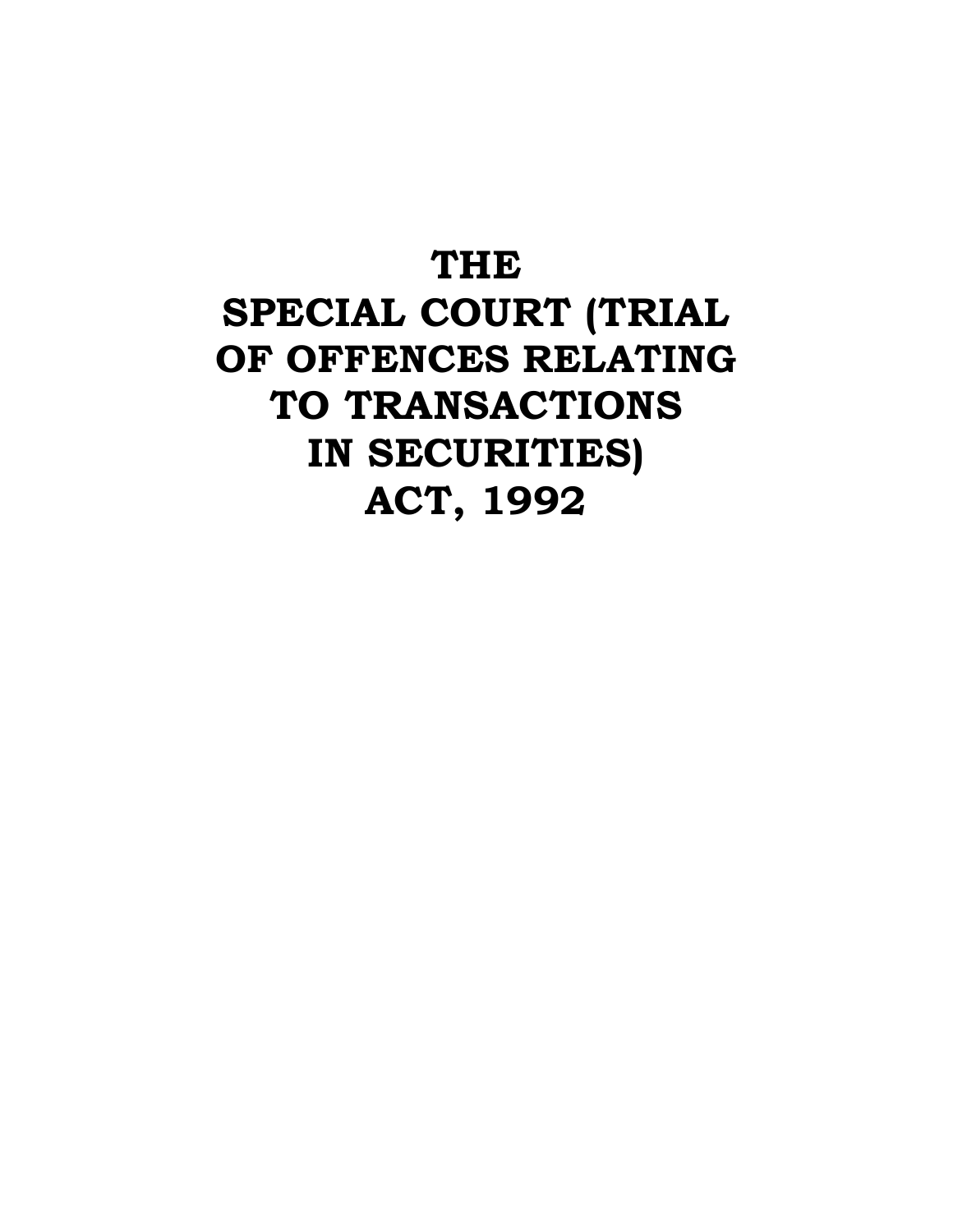#### *CONTENTS*

**Section 1.** Short title and commencement

- **Section 2.** Definitions **Section** 3. Appointment and functions of Custodian **Section** 4. Contracts entered into fraudulently may be cancelled Section 5. Establishment of Special Court **Section** 5-A. Distribution of cases amongst Judges of Special Court Section 6. Cognizance of cases by Special Court **Section 7.** Jurisdiction of Special Court **Section 8.** Jurisdiction of Special Court as to joint trials **Section** 9. Procedure and powers of Special Court **Section** 9-A. Jurisdiction, powers, authority and procedure of Special Court in civil matters **Section 9-B**. Powers of the Special Court in arbitration matters **Section 10**. Appeal **Section 11.** Discharge of liabilities **Section 11-A**. Power to punish for contempt **Section 12.** Protection of action taken in good faith **Section 13.** Act to have overriding effect **Section 14.** Power to make rules
- **Section 15.** Repeal and savings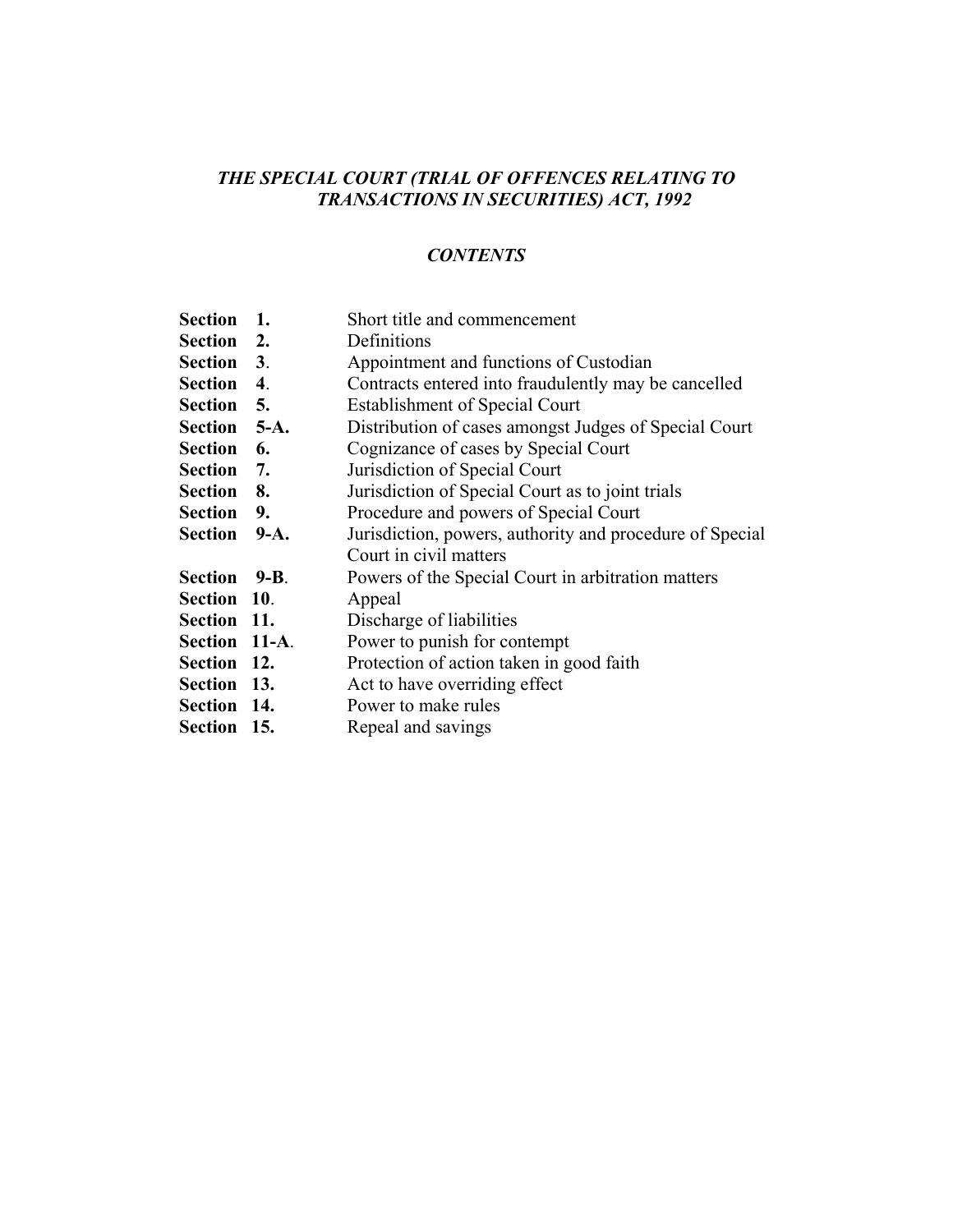# *(ACT NO. 27 OF 1992)1*

*[18th August, 1992]* 

*An Act to provide for the establishment of a Special Court for the trial of offences relating to transactions in securities and for matters connected therewith or incidental thereto* 

BE it enacted by Parliament in the Forty-third Year of the Republic of India as follows: -

**1.** Short title and commencement.——(1) This Act may be called the Special Court (Trial of Offences Relating to Transactions in Securities) Act, 1992.

(2) It shall be deemed to have come into force on the 6th day of June, 1992.

 $\overline{a}$ 

<sup>1.</sup> Assented to by the President on  $18<sup>th</sup>$  August, 1992 and published in the Gazette of India, Extraordinary, Pt. II, Sec 1, dated 18<sup>th</sup> August, 1992.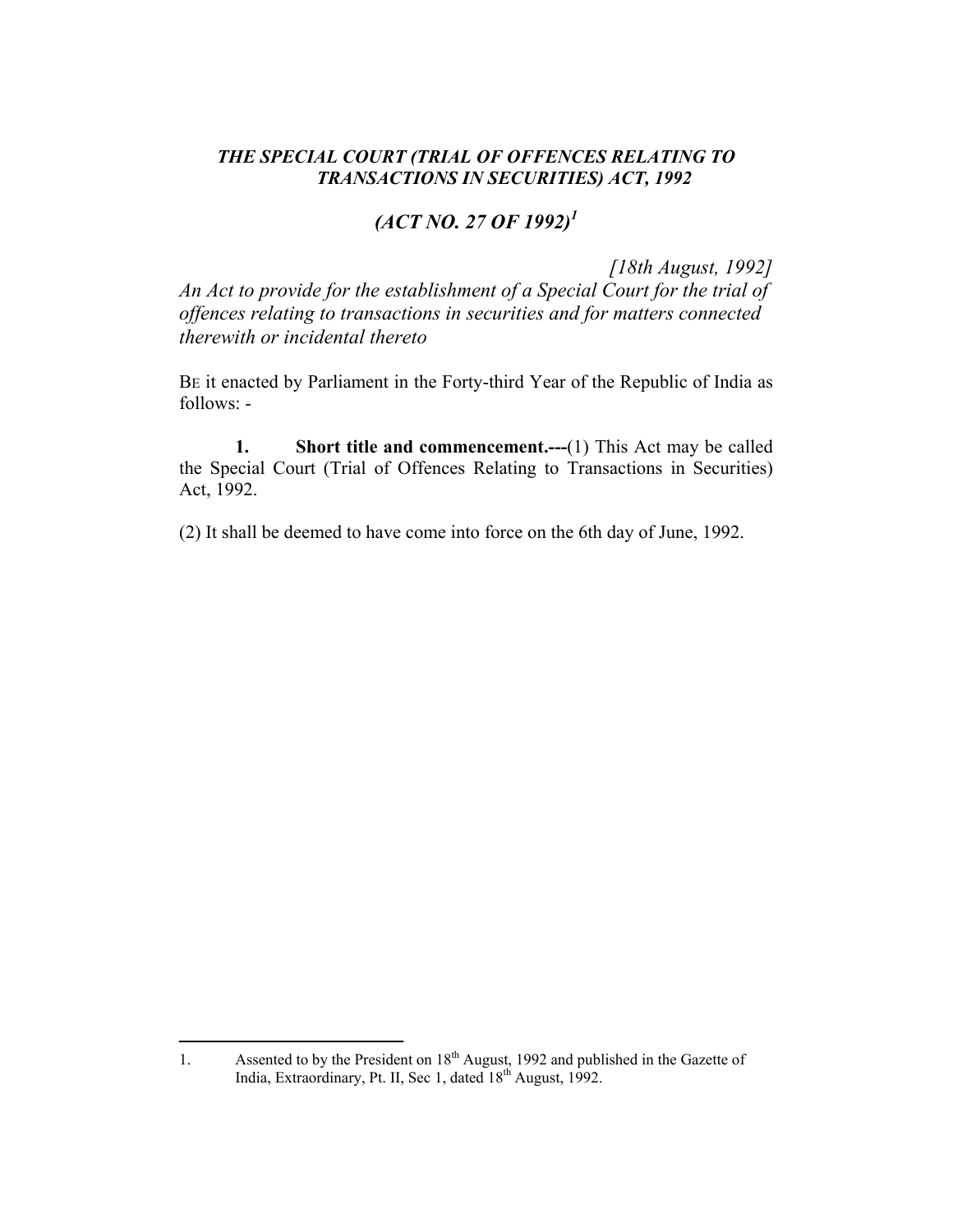**2. Definitions.---**In this Act, unless the context otherwise requires,---

*(a) "Code"* means the Code of Criminal Procedure, 1973 (2 of 1974);

*(b)* "Custodian" means the Custodian appointed under subsection (1) of section 3;

*(c)* "securities" includes.---

*(i)* shares, scrips, stocks, bonds, debentures, debenture stock, units of the Unit Trust of India or any other mutual fund or other marketable securities of a like nature in or of any incorporated company or other body corporate;

*(ii)* Government securities; and

*(iii)* rights or interests in securities;

*(d)* "Special Court" means the Special Court established under sub-section (1) of section 5.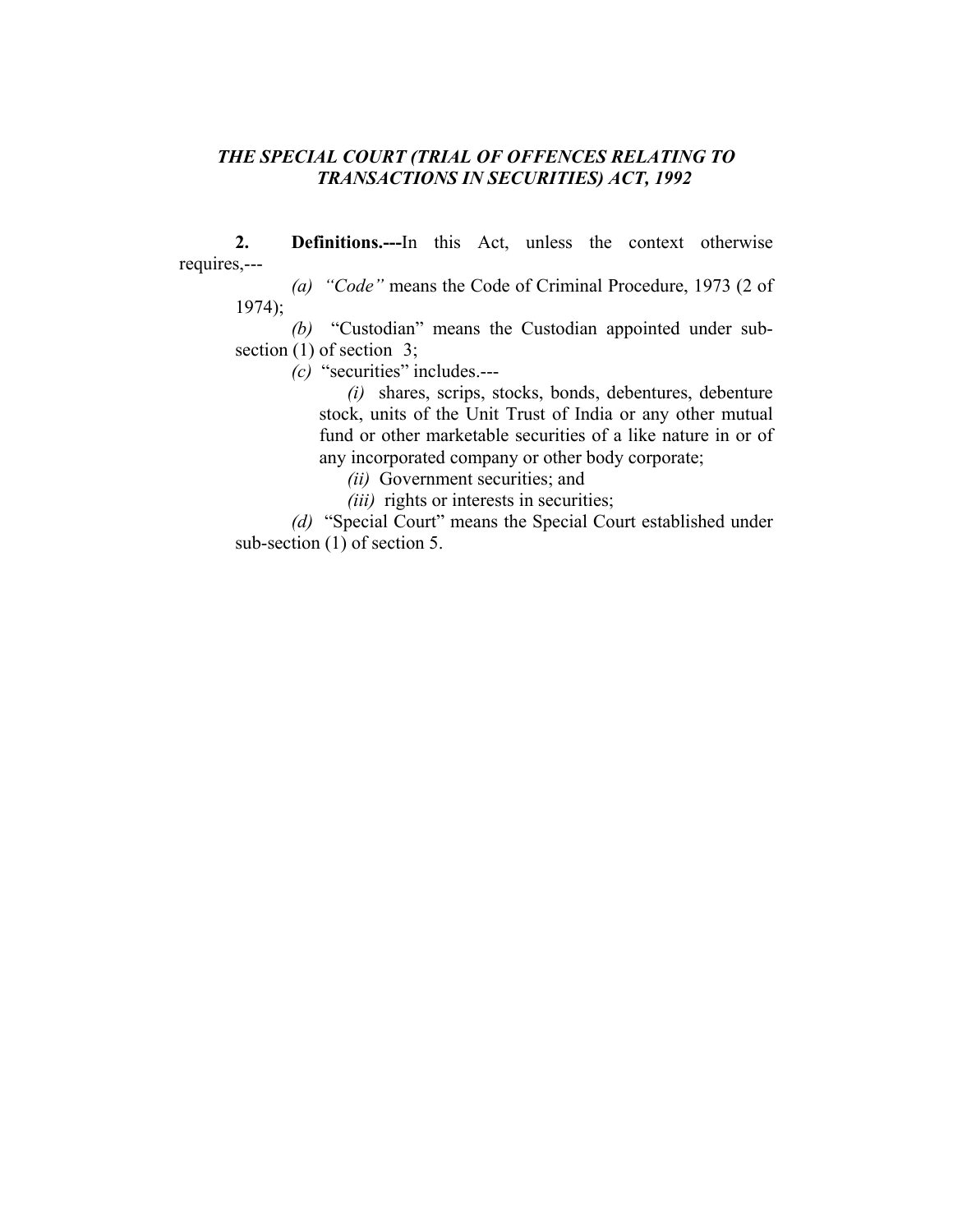**3. Appointment and functions of Custodian.---**(1) The Central Government may appoint one or more Custodians as it may deem fit for the purposes of this Act.

 (2) The Custodian may, on being satisfied on information received that any person has been involved in any offence relating to transactions in securities after the 1st day of April, 1991 and on and before 6th June, 1992, notify the name of such person in the Official Gazette.

 (3) Notwithstanding anything contained in the Code and any other law for the time being in force, on and from the date of notification under subsection (2), any property, movable or immovable, or both, belonging to any person notified under that sub-section shall stand attached simultaneously with the issue of the notification.

 (4) The property attached under sub-section (3) shall be dealt with by the Custodian in such manner as the Special Court may direct.

 (5) The Custodian may take assistance of any person while exercising his powers or for discharging his duties under this section and section 4.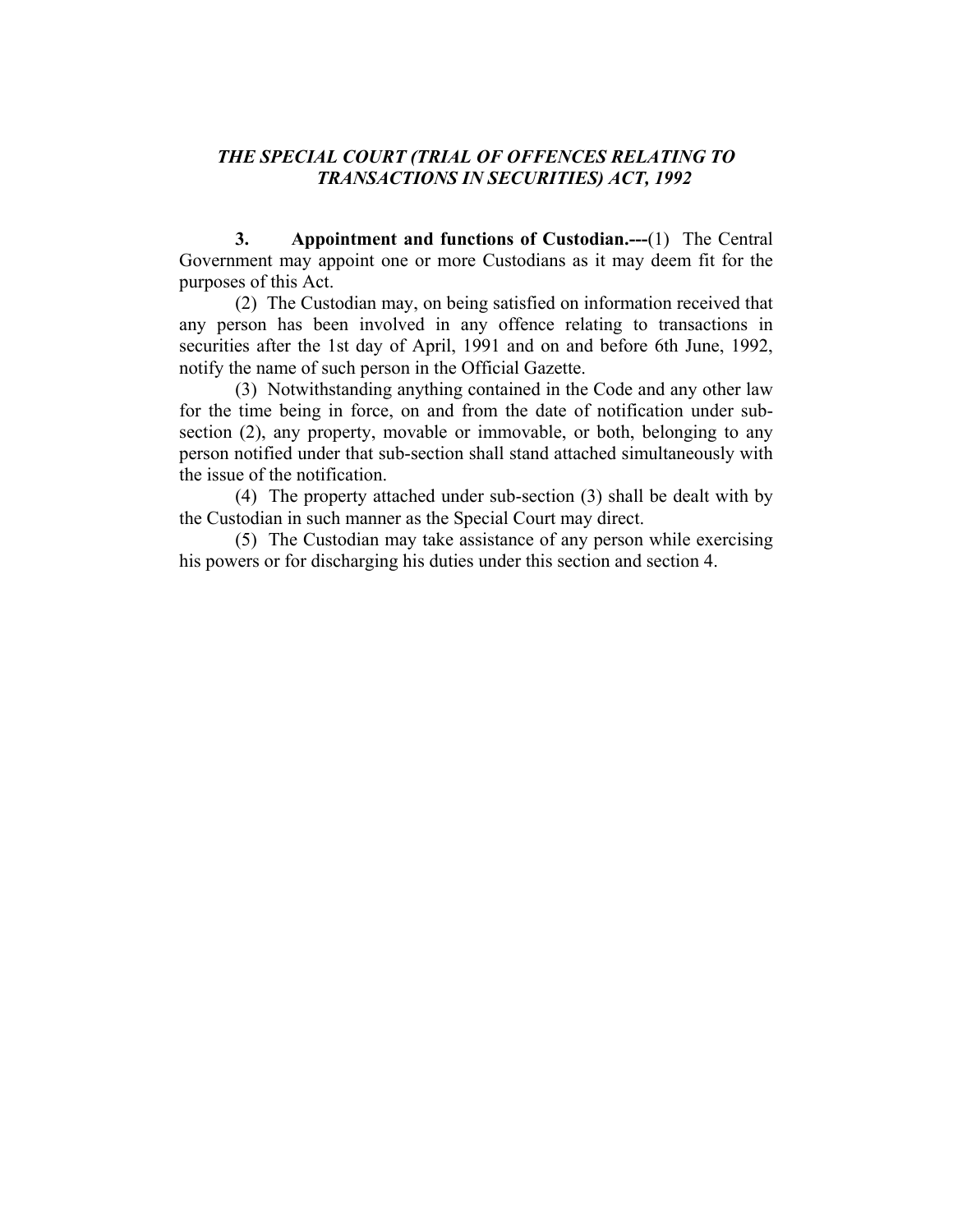**4. Contracts entered into fraudulently may be cancelled.--**(1) If the Custodian is satisfied, after such inquiry as he may think fit, that any contract or agreement entered into at any time after the 1st day of April, 1991 and on and before the 6th June, 1992 in relation to any property of the person notified under sub-section (2) of section 3 has been entered into fraudulently or to defeat the provisions of this Act, he may cancel such contract or agreement and on such cancellation such property shall stand attached under this Act:

 Provided that no contract or agreement shall be cancelled except after giving to the parties to the contract or agreement a reasonable opportunity of being heard.

 (2) Any person aggrieved by a notification issued under sub-section (2) of section 3 or any cancellation made under sub-section (1) of section 4 or any other order made by the Custodian in exercise of the powers conferred on him under section 3 or 4 may file a petition objecting to the same within thirty days of the assent of the Special Court (Trial of Offences Relating to Transactions in Securities) Bill, 1992 by the President before the Special Court where such notification, cancellation or order has been issued before the date of assent to the Special Court (Trial of Offences Relating to Transactions in Securities) Bill, 1992 by the President and where such notification, cancellation or order has been issued on or after that date, within thirty days of the issuance of such notification, cancellation or order, as the case may be; and the Special Court after hearing the parties, may make such order as it deems fit.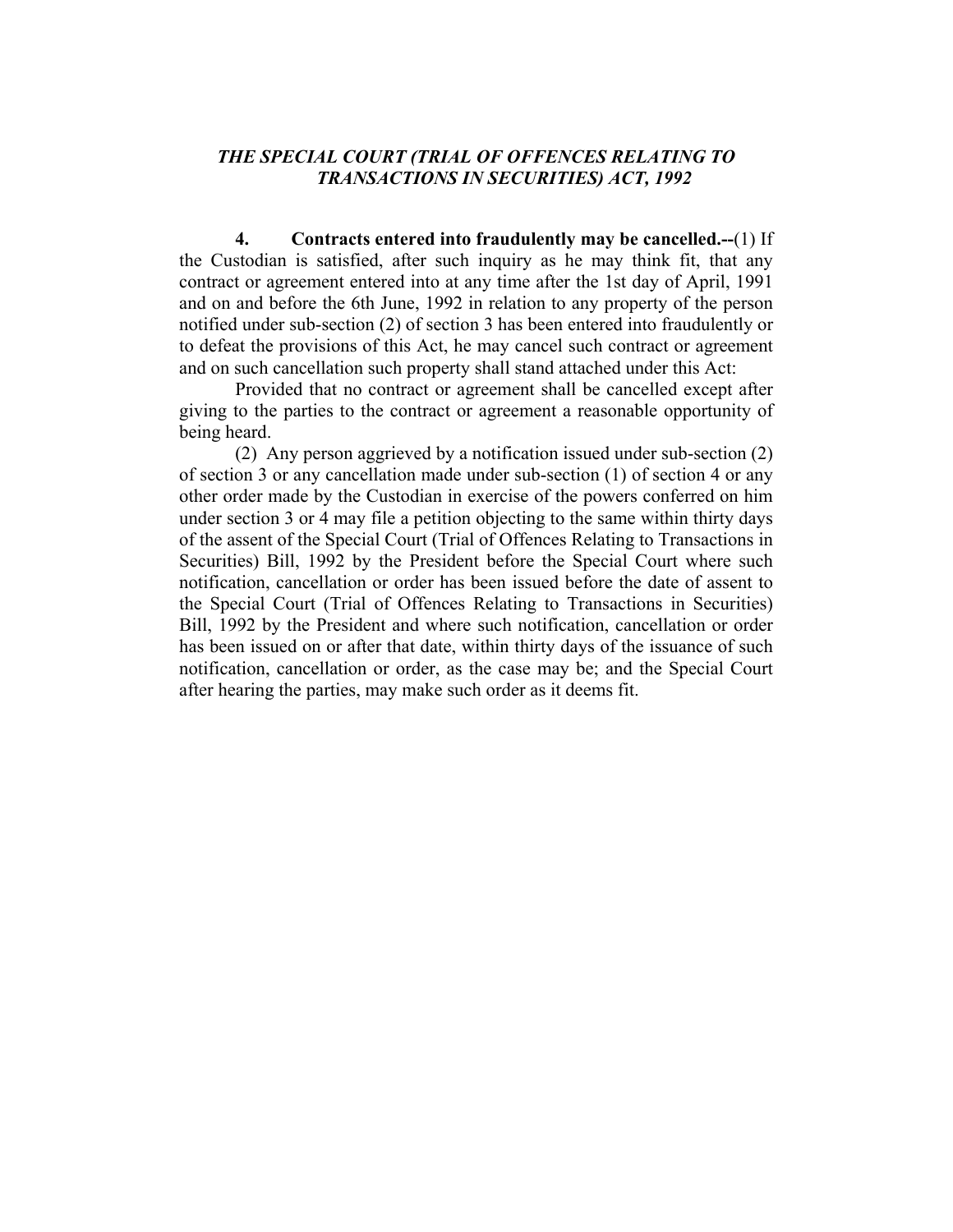**5. Establishment of Special Court--**(1) The Central Government shall, by notification in the Official Gazette, establish a Court to be called the Special Court.

(2) The Special Court shall consist of  $2$ [one or more sitting Judges] of the High Court nominated by the Chief Justice of the High Court within the local limits of whose jurisdiction the Special Court is situated, with the concurrence of the Chief Justice of India.

 $3(3)$  When the office of <sup>2</sup>[a Judge of the Special Court] is vacant by reason of absence or leave, the duties of the office shall be performed by such Judge of the High Court within the local limits of whose jurisdiction the Special Court is situated as the Chief Justice of that High Court may, with the concurrence of the Chief Justice of India, nominate for the purpose and the Judge so appointed shall have all the jurisdiction and powers of  $2^{2}$  [a Judge of the Special Court] including the powers to pass final orders.]

<sup>2.</sup> Subs. by Act 6 of 1997, sec. 2 (w.e.f. 16th January, 1997).

<sup>3.</sup> Ins. by Act 24 of 1994, sec. 2 (w.e.f. 25th January, 1994)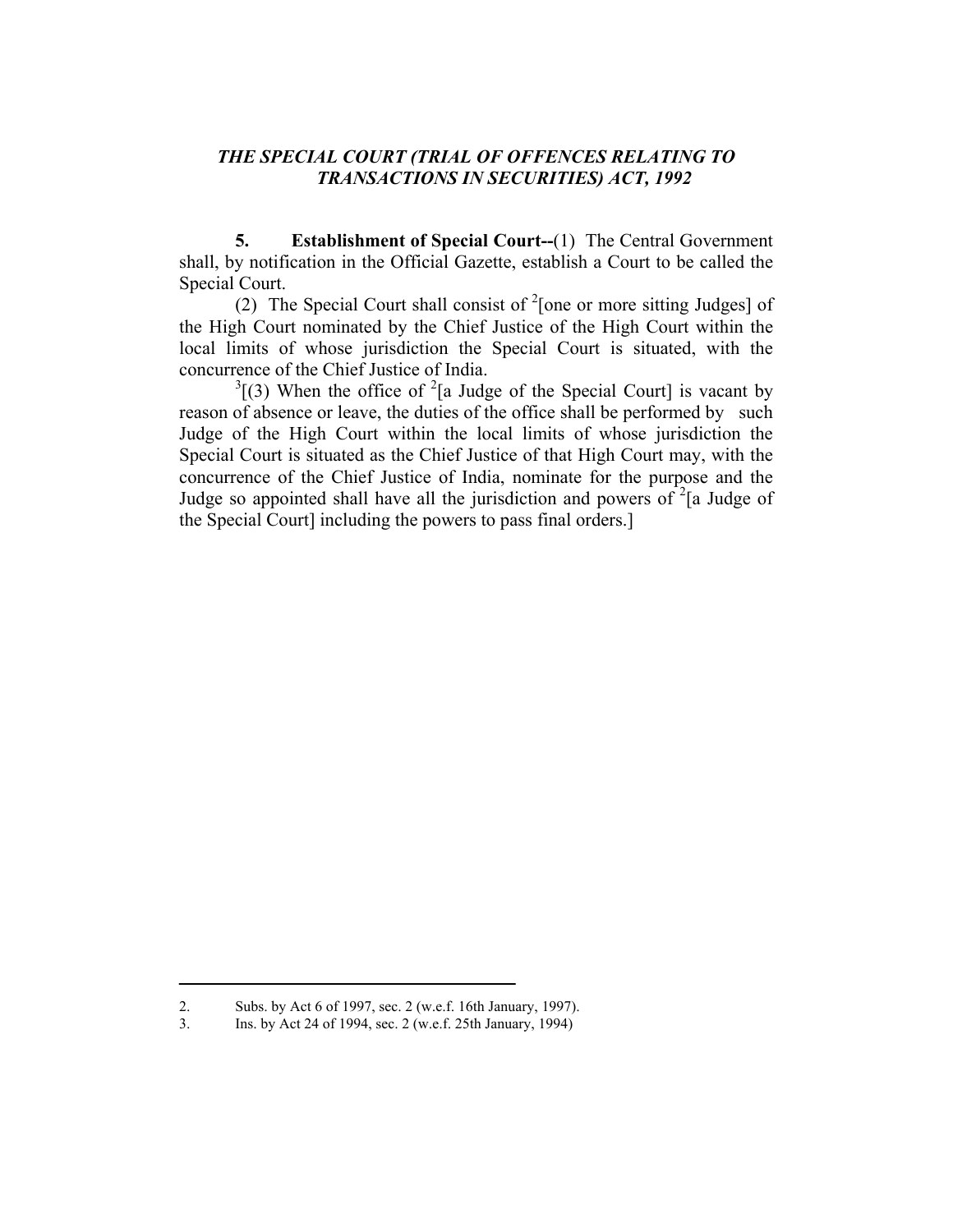**4[5-A. Distribution of cases amongst Judges of Special Court.---** Where the Special Court consists of two or more Judges, the Chief Justice of the High Court within the local limits of whose jurisdiction the Special Court is situated may, from time to time, by general or special order, make provisions as to the distribution of cases amongst the Judges and specify the matters which may be dealt with by each of such Judge.]

<sup>4.</sup> Ins. by Act 6 of 1997, sec. 3 (w.e.f. 16th January, 1997).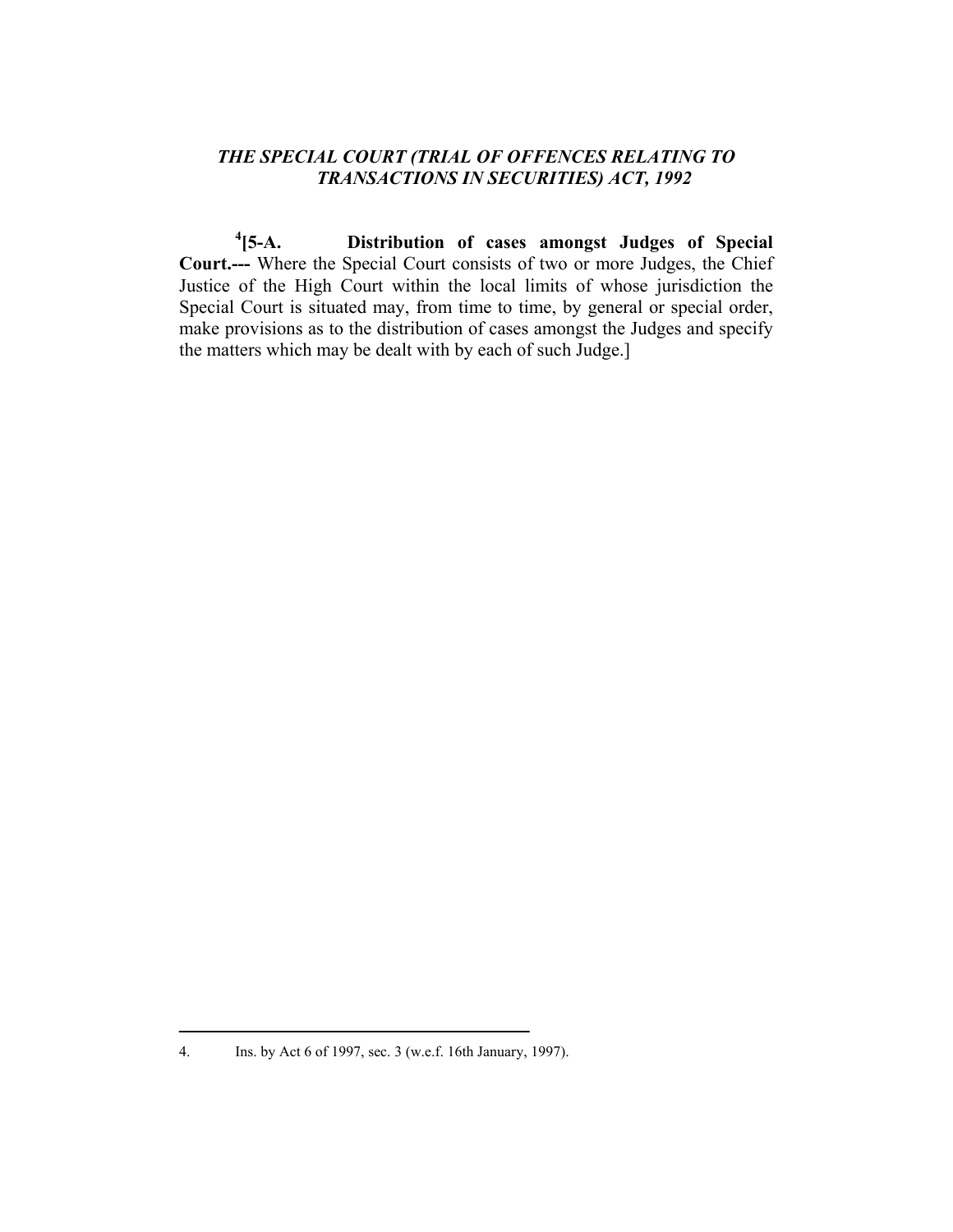**6. Cognizance of cases by Special Court.---**The Special Court shall take cognizance of or try such cases as are instituted before it or transferred to it as hereinafter provided.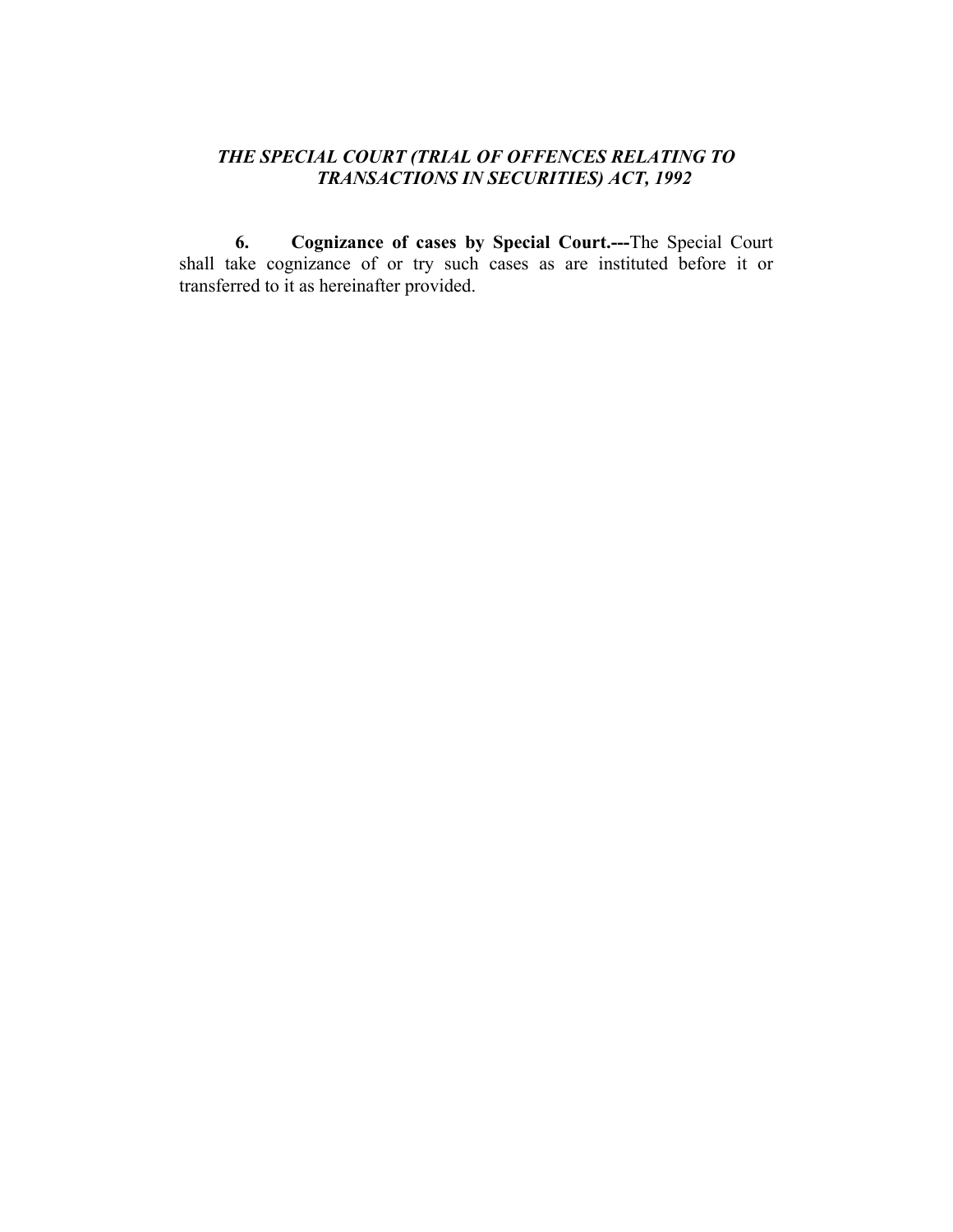**7. Jurisdiction of Special Court.---**Notwithstanding anything contained in any other law, any prosecution in respect of any offence referred to in sub-section (2) of section 3 shall be instituted only in the Special Court and any prosecution in respect of such offence pending in any court shall stand transferred to the Special Court.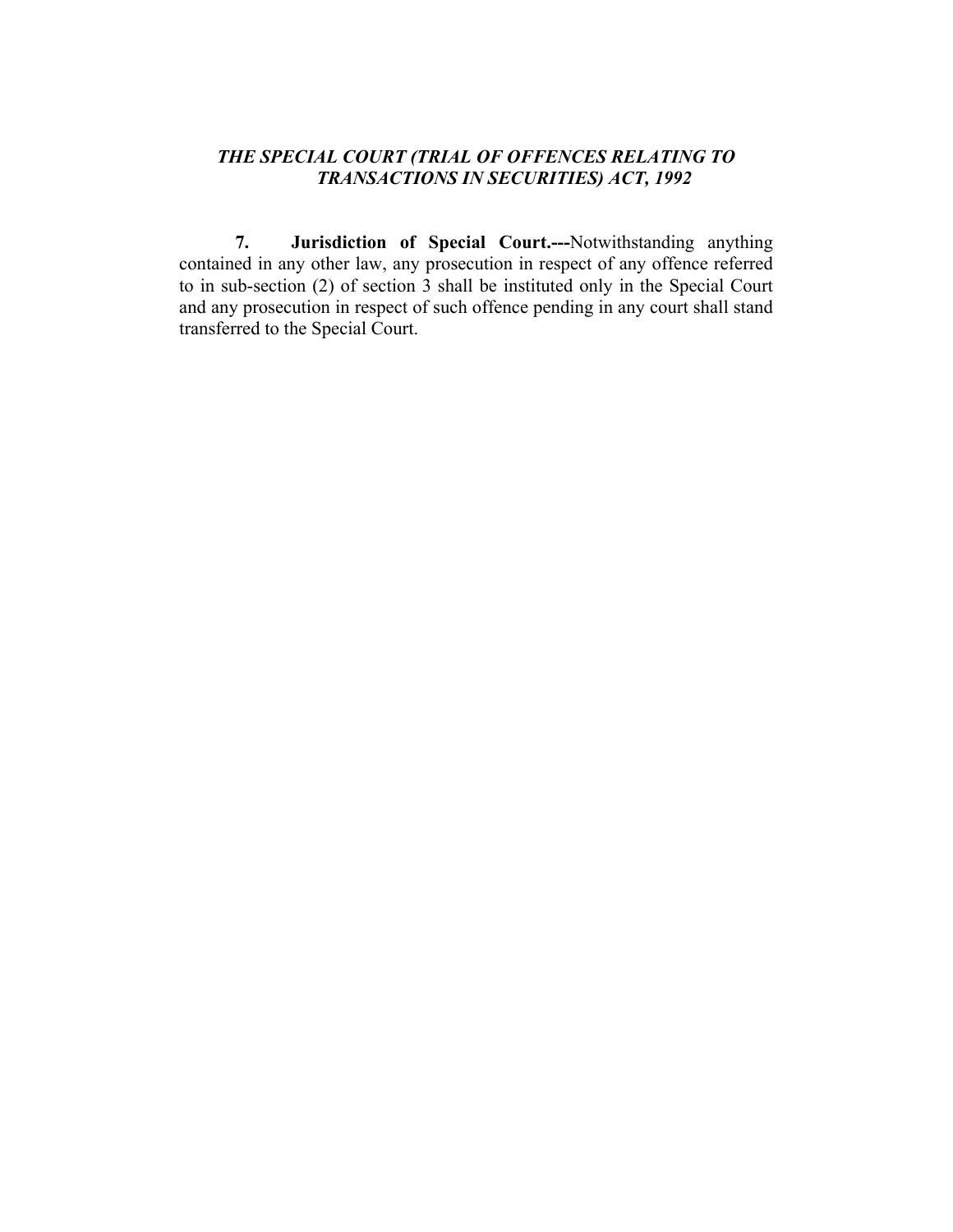**8. Jurisdiction of Special Court as to joint trials.---**The Special Court shall have jurisdiction to try any person concerned in the offence referred to in sub-section (2) of section 3 either as a principal, conspirator or abettor and all other offences and accused persons as can be jointly tried therewith at one trial in accordance with the Code.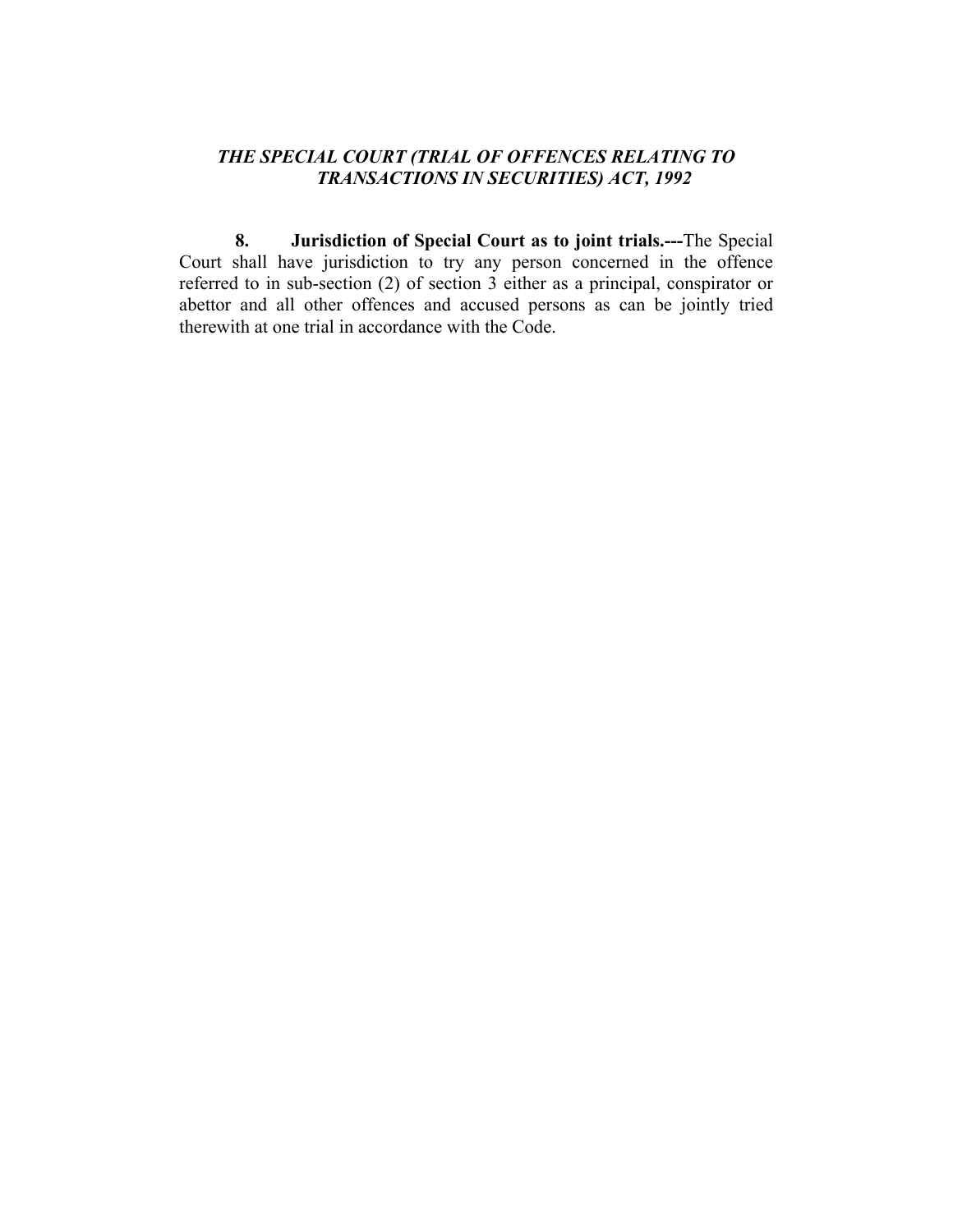**9. Procedure and powers of Special Court.---**(1) The Special Court shall, in the trial of such cases, follow the procedure prescribed by the Code for the trial of warrant cases before a magistrate.

 (2) Save as expressly provided in this Act, the provisions of the Code shall, in so far as they are not inconsistent with the provisions of this Act, apply to the proceedings before the Special Court and for the purposes of the said provisions of the Code, the Special Court shall be deemed to be a Court of Session and shall have all the powers of a Court of Session, and the person conducting a prosecution before the Special Court shall be deemed to be a Public Prosecutor.

 (3) The Special Court may pass upon any person convicted by it any sentence authorized by law for the punishment of the offence of which such person is convicted.

 (4) While dealing with any other matter brought before it, the Special Court may adopt such procedure as it may deem fit consistent with the principles of natural justice.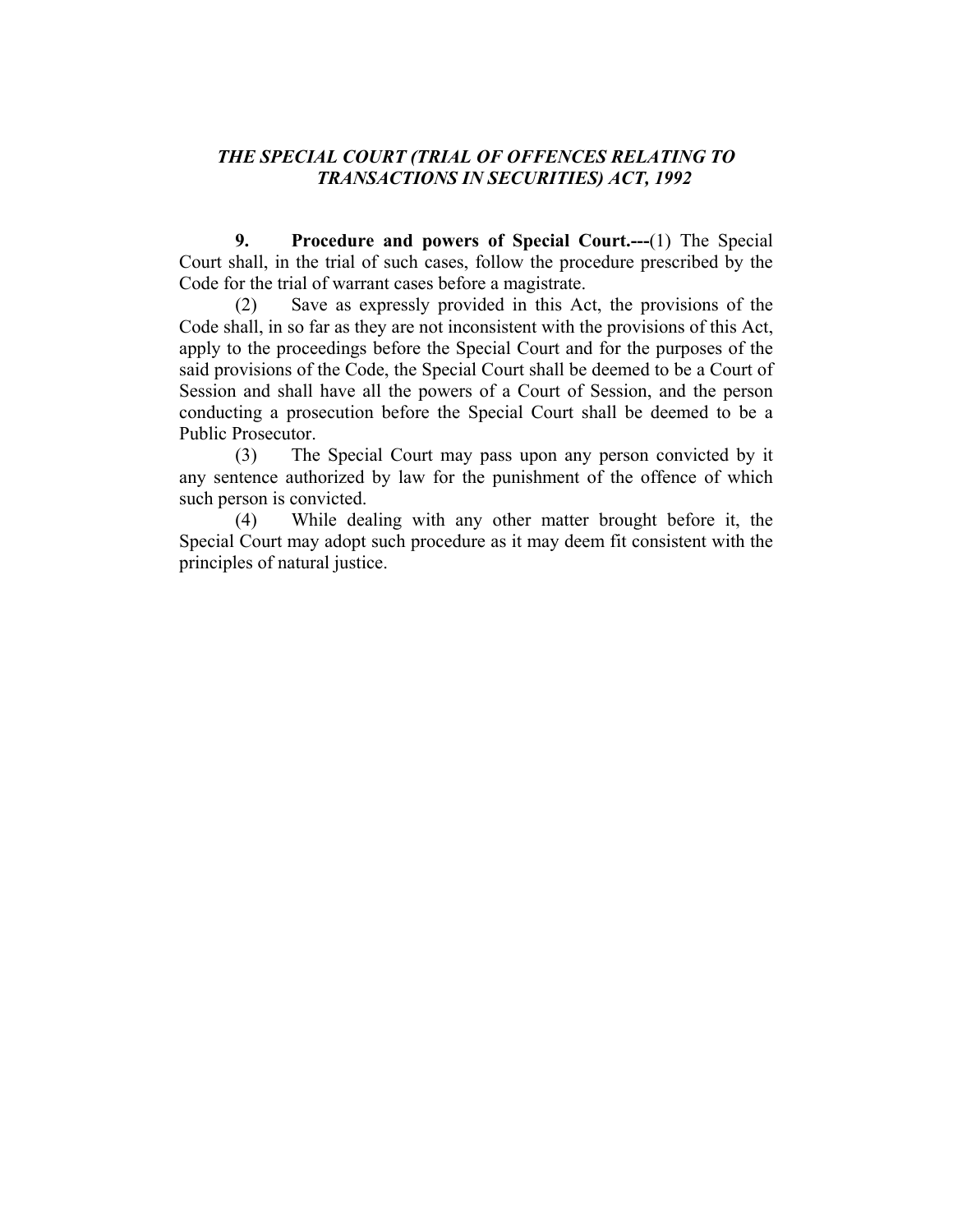$5$ [9-A. Jurisdiction, powers, authority and procedure of **Special Court in civil matters.---**(1) On and from the commencement of the Special Court (Trial of Offences Relating to Transactions in Securities) Amendment Act, 1994, the Special Court shall exercise all such jurisdiction, powers and authority as were exercisable, immediately before such commencement, by any civil court in relation to any matter or claim---

 *(a)* relating to any property standing attached under subsection (3) of section. 3:

*(b)* arising out of transactions in securities entered into after the 1st day of April, 1991, and on or before the 6th day of June, 1992, in which a person notified under sub-section (2) of section 3 is involved as a party, broker, intermediary or in other manner.

 (2) Every suit, claim or other legal proceeding (other than an appeal) pending before any court immediately before the commencement of the Special Court (Trial of Offences Relating to Transactions in Securities) Amendment Act, 1994, being a suit, claim or proceeding, the cause of action whereon it is based is such that it would have been, if it had arisen after such commencement, within the jurisdiction of the Special Court under sub-section (1), shall stand transferred on such commencement to the Special Court and the Special Court may, on receipt of the records of such suit, claim or other legal proceeding, proceed to deal with it, so far as may be, in the same manner as a suit, claim or legal proceeding from the stage which was reached before such transfer or from any earlier stage or *de novo* as the Special Court may deem fit.

 (3) On and from the commencement of the Special Court (Trial of Offences Relating to Transactions in Securities) Amendment Act, 1994, no court other than the Special Court shall have, or be entitled to exercise, any jurisdiction, power or authority in relation to any matter or claim referred to in sub-section  $(1)$ .

 (4) While dealing with cases relating to any matter or claim under this section, the Special Court shall not be bound by the procedure laid down by the Code of Civil Procedure, 1908 (5 of 1908), but shall be guided by the principles of natural justice, and subject to the other provisions of this Act and of any rules, the Special Court shall have power to regulate its own procedure.

Without prejudice to the other powers conferred under this Act, the Special Court shall have, for the purposes of discharging its functions under

<sup>5.</sup> Ins. by Act 24 of 1994, sec. 3 (w. e. f. 25th January, 1994)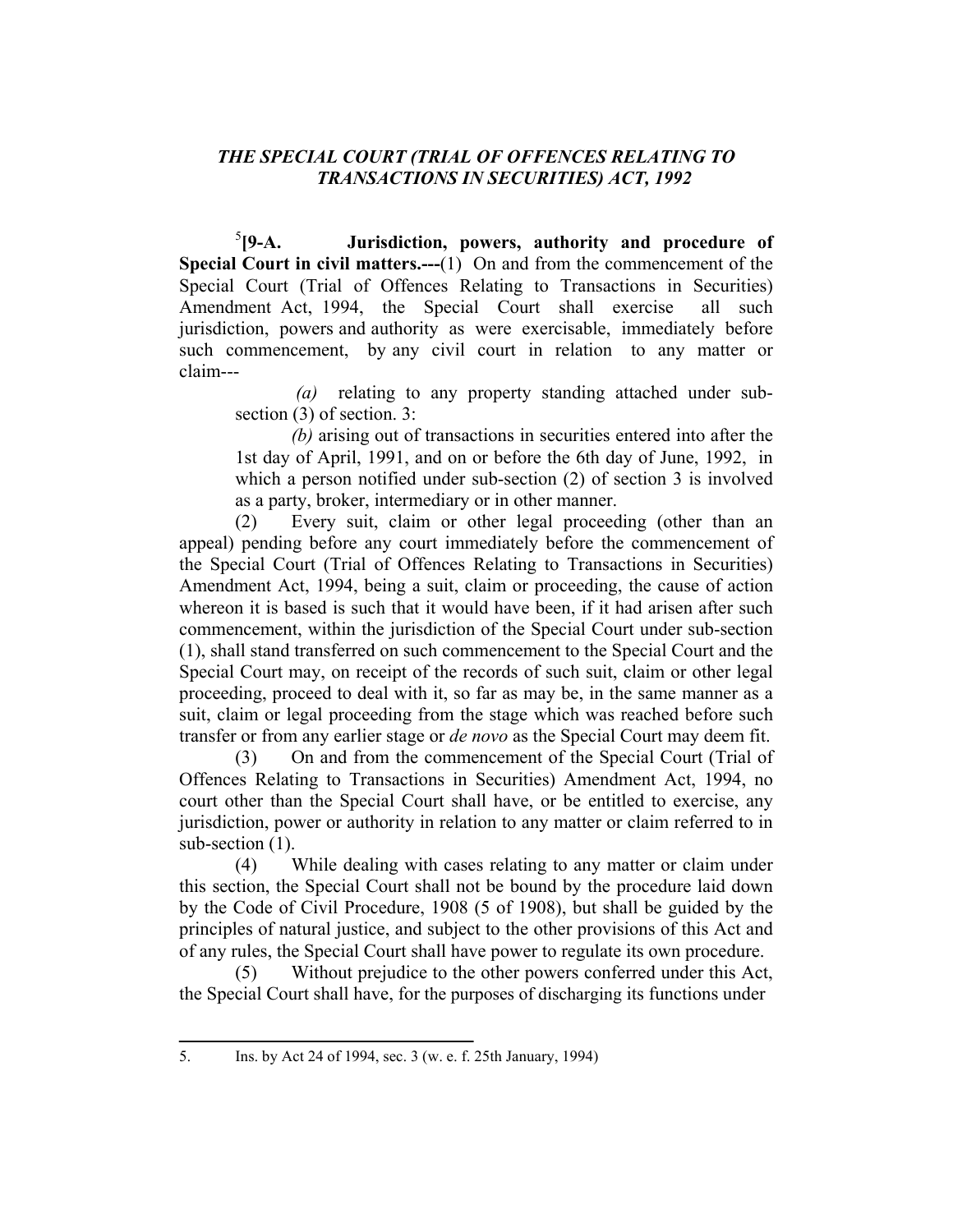this section, the same powers as are vested in a civil court under the Code of Civil Procedure, 1908 (5 of 1908), while trying a suit, in respect of the following matters, namely:

*(a)* summoning and enforcing the attendance of any person and examining him on oath;

*(b)* requiring the discovery and production of documents;

*(c)* receiving evidence on affidavits;

*(d)* subject to the provisions of sections 123 and 124 of the Indian Evidence Act, 1872 (I of 1872), requisitioning any public record or document or copy of such record or document from any office;

*(e)* issuing commissions for the examination of witnesses or documents;

*(f)* reviewing its decisions;

*(g)* dismissing a case for default or deciding it *ex parte*;

*(h)* setting aside any order of dismissal of any case for default or any order passed by it *ex parte*; and

*(i)* any other matter which may be prescribed by the Central Government under sub-section (1) of section 14**.]**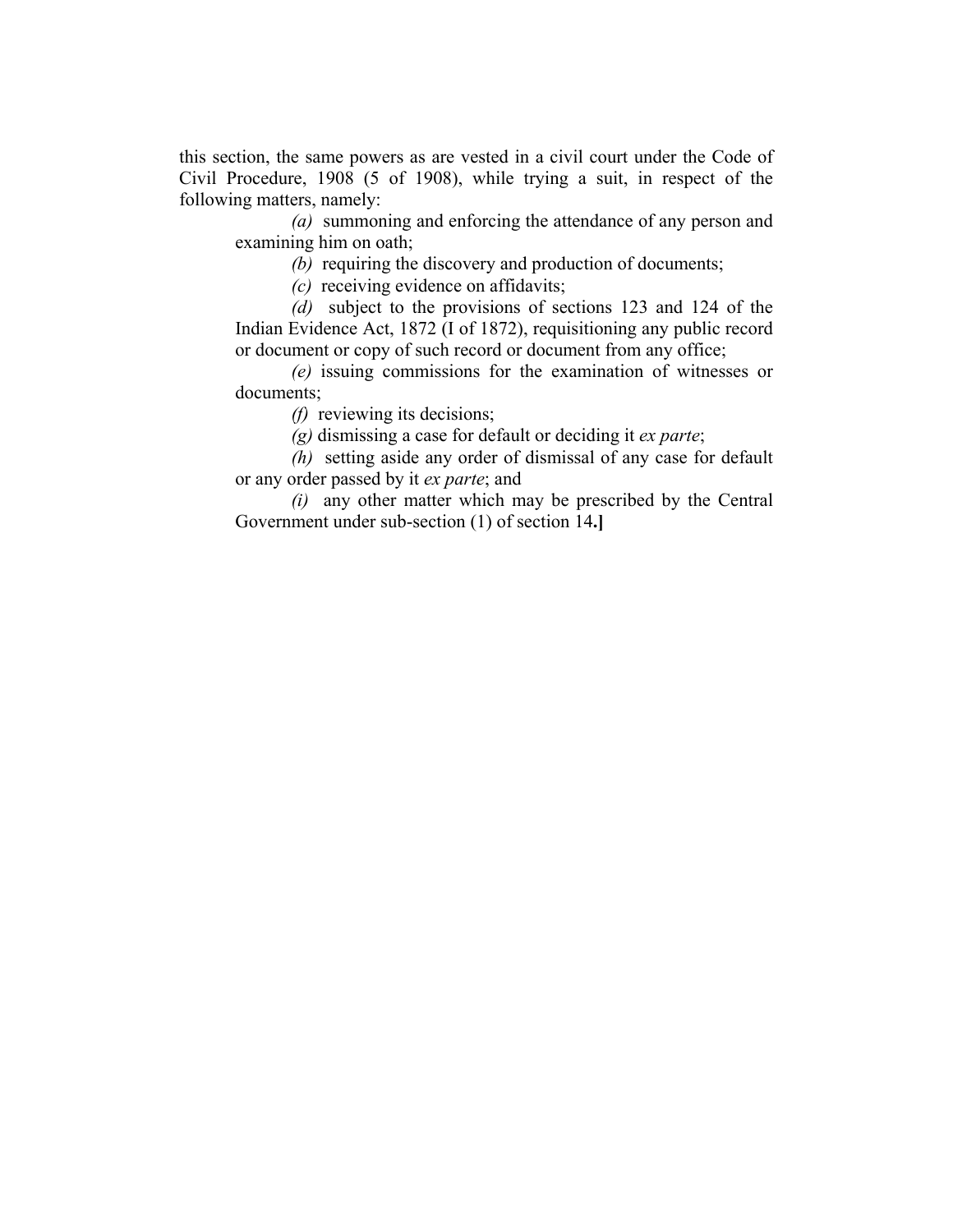$6$ [9-B. Powers of the Special Court in arbitration matters.---(1) The Special Court shall have the jurisdiction and powers of a Court conferred under the Arbitration Act, 1940 (10 of 1940) to decide any question forming subject matter of a reference relating to any matter or claim mentioned in sub-section (1) of section 9-A.

 (2) Every suit or other proceeding (other than an appeal) in relation to any matter or claim referred to in sub-section (1) of section 9-A pending before any Court and governed by the Arbitration Act, 1940 (10 of 1940), immediately before the date of commencement of the Special Court (Trial of Offences Relating to Transactions in Securities) Amendment Act, 1994 shall stand transferred on that date to the Special Court.

*Explanation*.---For the purposes of this section, the expressions "Court" and "reference" shall have respectively the same meanings as defined under clauses *(c)* and *(e)* of section 2 of the Arbitration Act, 1940 (10 of 1940**).]** 

<sup>6.</sup> Ins. by Act 24 of 1994, sec. 4 (w. e. f. 25th January, 1994)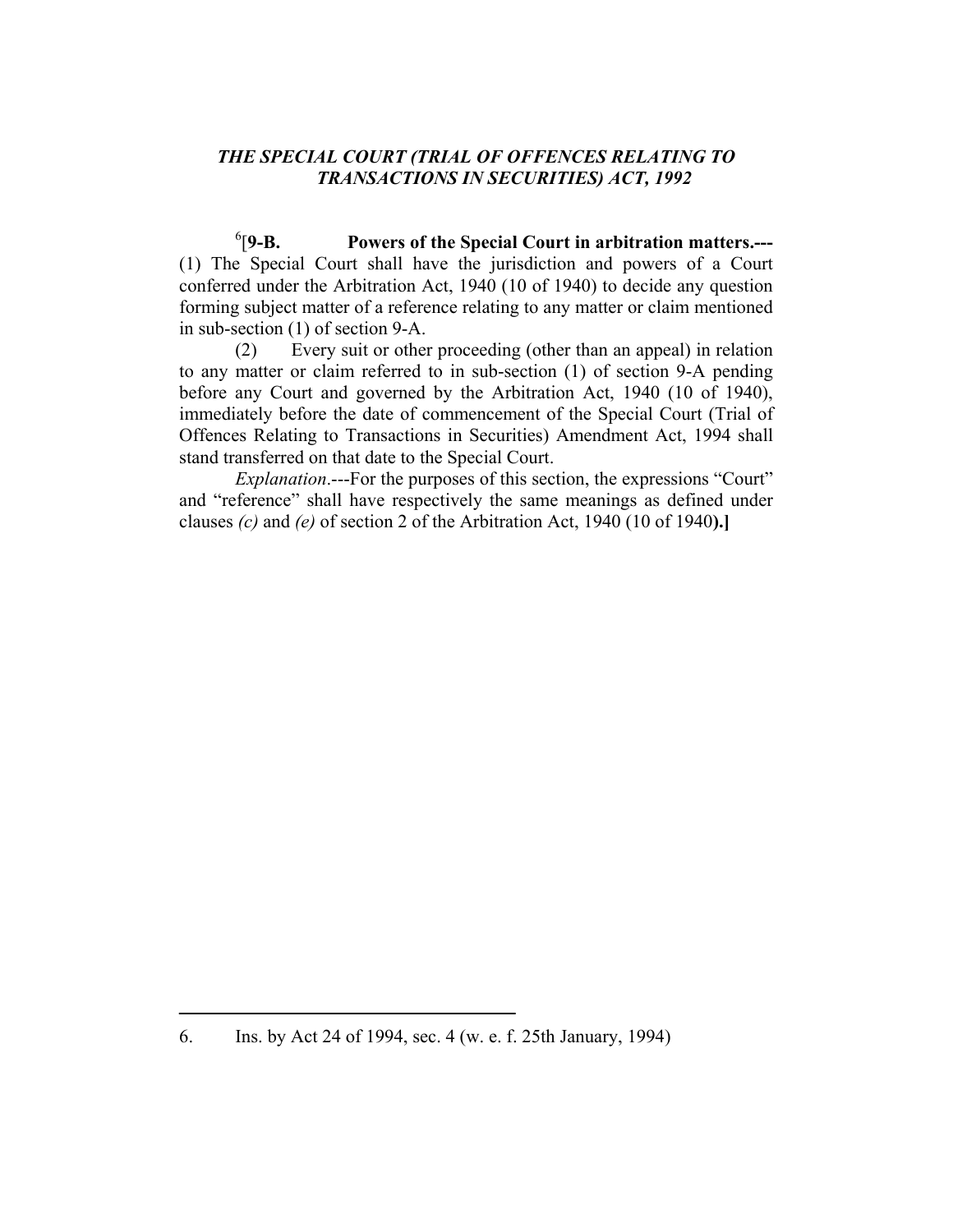**10.** Appeal.——(1) Notwithstanding anything in the Code  $\frac{7}{1}$  [or the Code of Civil Procedure,1908 (5 of 1908) or the Arbitration Act, 1940 (10 of 1940)], an appeal shall lie from any judgment <sup>7</sup>[decree], sentence or order, not being interlocutory order, of the Special Court to the Supreme Court both on facts and on law.

 (2) Except as aforesaid, no appeal or revision shall lie to any Court from any judgment  $\sqrt[7]{}$  [decree], sentence or order of the Special Court.

 (3) Every appeal under this section shall be preferred within a period of thirty days from the date of any judgment, sentence or order of the Special Court:

 Provided that the Supreme Court may entertain an appeal after the expiry of the said period of thirty days if it is satisfied that the appellant had sufficient cause for not preferring the appeal within the period of thirty days.

<sup>7.</sup> Ins. by Act 24 of 1994, sec. 4 (w. e. f. 25th January, 1994)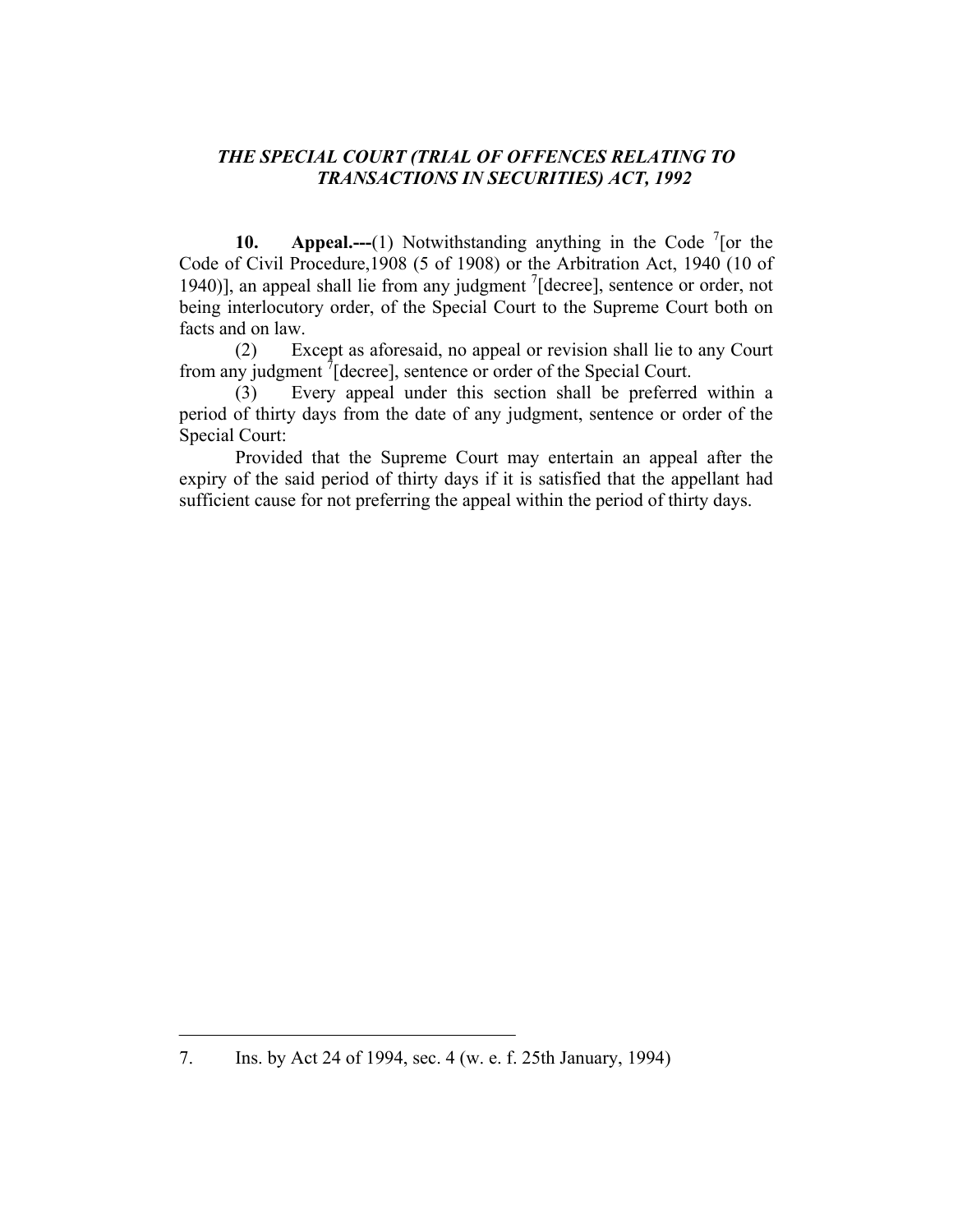**11. Discharge of liabilities.---**(1) Notwithstanding anything contained in the Code and any other law for the time being in force, the Special Court may make such order as it may deem fit directing the Custodian for the disposal of the property under attachment.

 (2) The following liabilities shall be paid or discharged in full, as far as may be, in the order as under: -

*(a)* all revenues, taxes, cesses and rates due from the persons notified by the Custodian under sub-section (2) of section 3 to the Central Government or any State Government or any local authority;

*(b)* all amounts due from the person so notified by the Custodian to any bank or financial institution or mutual fund;

*(c)* any other liability as may be specified by the Special Court from time to time.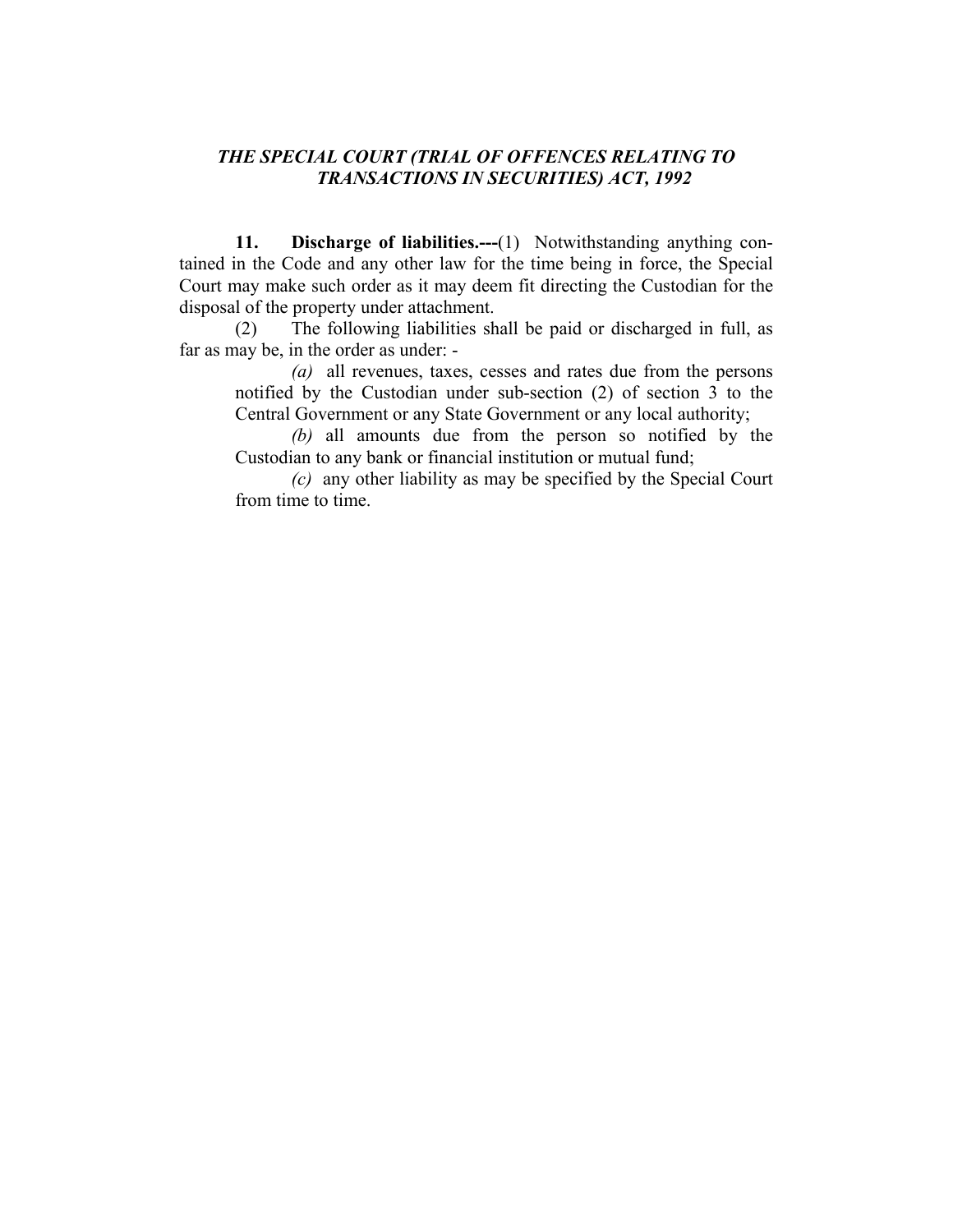8 **[11-A. Power to punish for contempt.---**The Special Court shall have and exercise, the same jurisdiction, powers and authority in respect of contempt of itself as a High Court has and may exercise and, for this purpose, the provisions of the Contempt of Courts Act, 1971 (70 of 1971), shall have effect subject to the modifications that ---

*(a)* the references therein to a High Court shall be construed as including a reference to such Special Court;

*(b)* the references to the Advocate-General in section 15 of the said Act, shall be construed, in relation to the Special Court, as a reference to the Attorney-General or the Solicitor-General or the Additional Solicitor-General**.]** 

<sup>8.</sup> Ins. by Act 24 of 1994, sec. 5 (w. e. f. 25th January, 1994)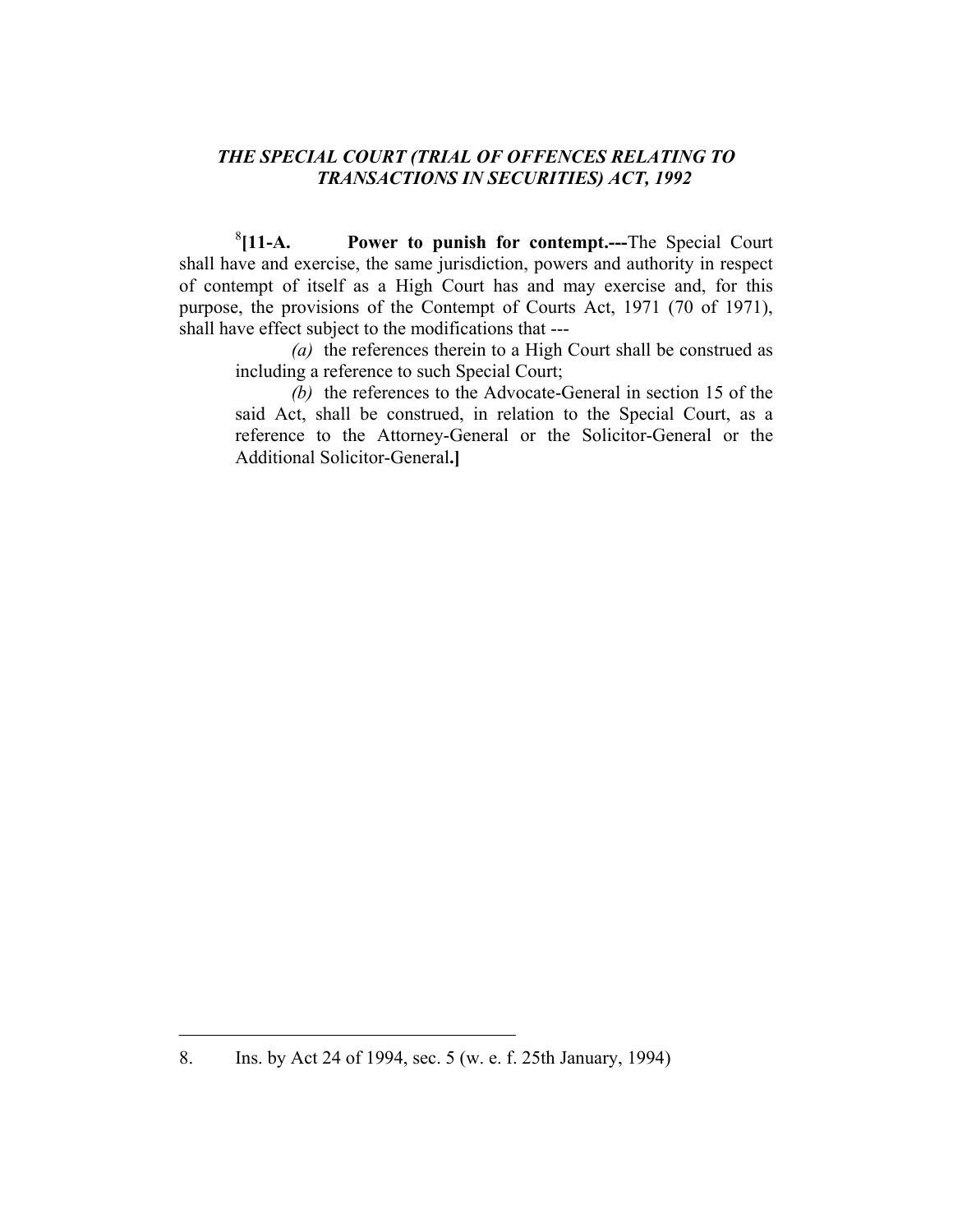**12. Protection of action taken in good faith.---**(1) No suit, prosecution or other legal proceeding shall lie against the Central Government or the Custodian for anything which is in good faith done or intended to be done under this Act.

 (2) No suit or other legal proceeding shall lie against the Central Government or any of its officers or other employees for any damage caused or likely to be caused by anything which is in good faith done or intended to be done under this Act.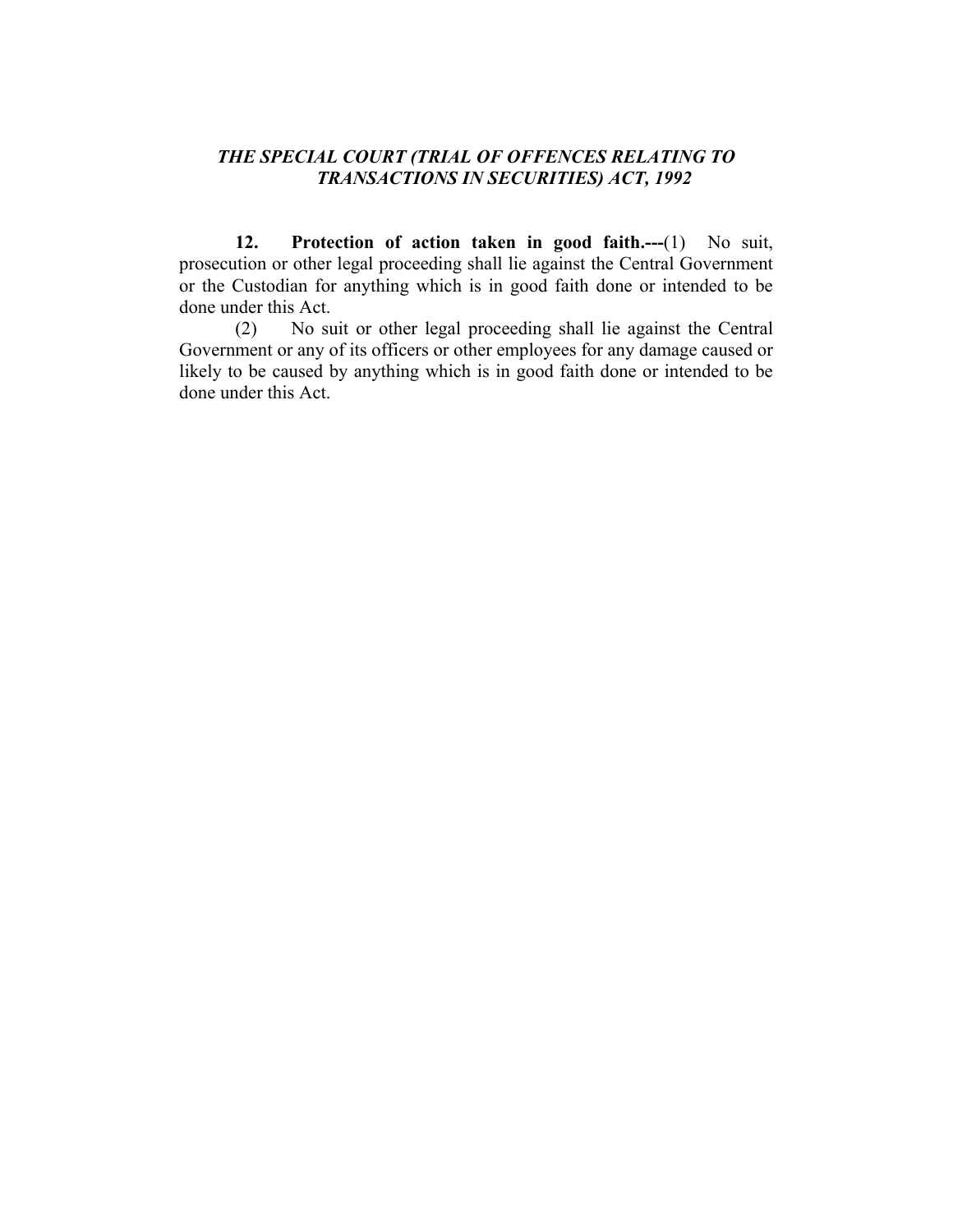**13. Act to have overriding effect.---**The provisions of this Act shall have effect notwithstanding anything inconsistent therewith contained in any other law for the time being in force or in any instrument having effect by virtue of any law, other than this Act, or in any decree or order of any court, tribunal or other authority.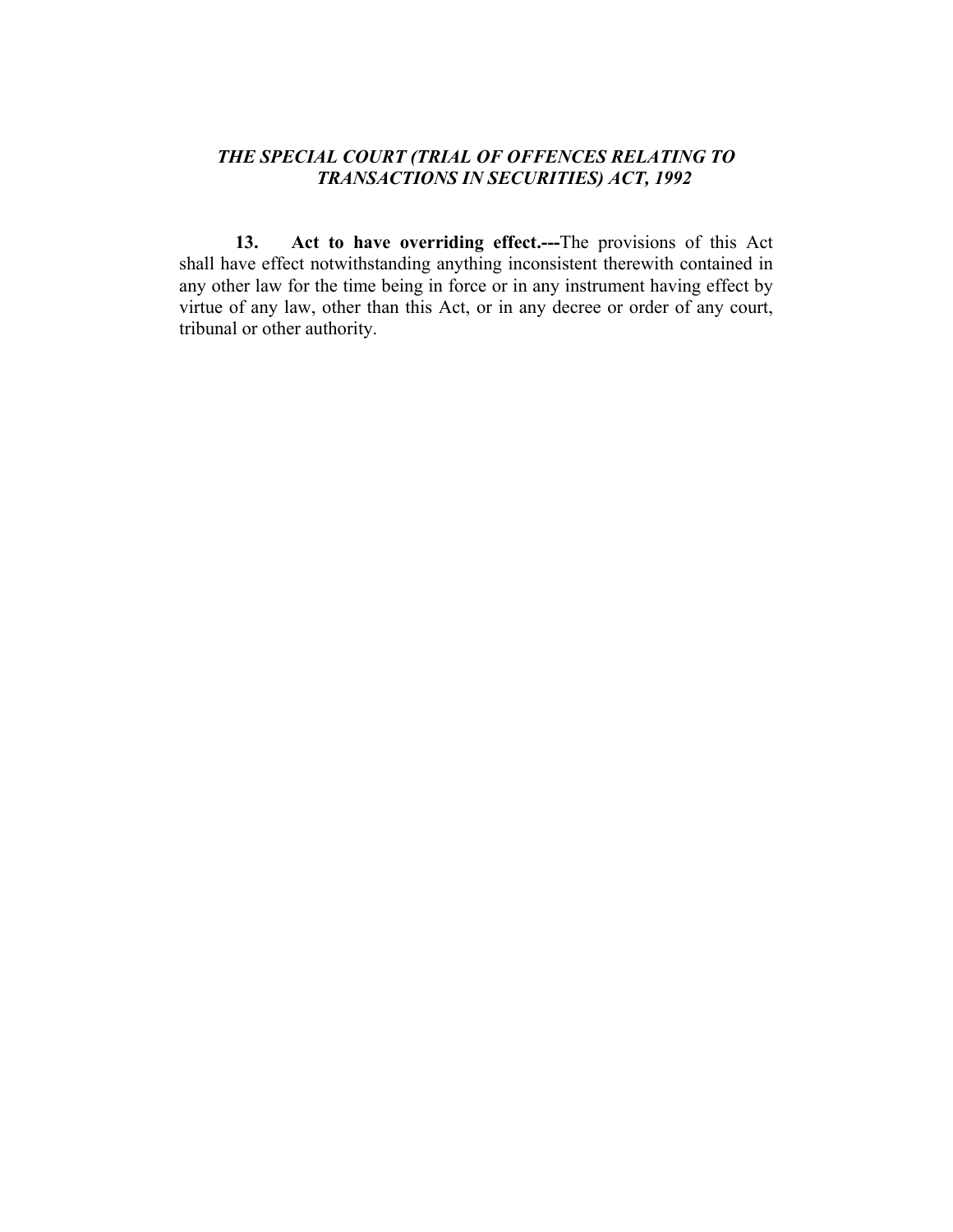**14.** Power to make rules.---(1) The Central Government may, by notification in the official Gazette, make rules for carrying out the provisions of this Act.

 (2) Every rule made by the Central Government under this Act shall be laid, as soon as may be after it is made, before each House of Parliament, while it is in session, for a total period of thirty days which may be comprised in one session or in two or more successive sessions, and if, before the expiry of the session immediately following the session or the successive sessions aforesaid, both Houses agree in making any modification in the rule or both Houses agree that the rule should not be made, the rule shall thereafter have effect only in such modified form or be of no effect, as the case may be; so, however, that any such modification or annulment shall be without prejudice to the validity of anything previously done under that rule.